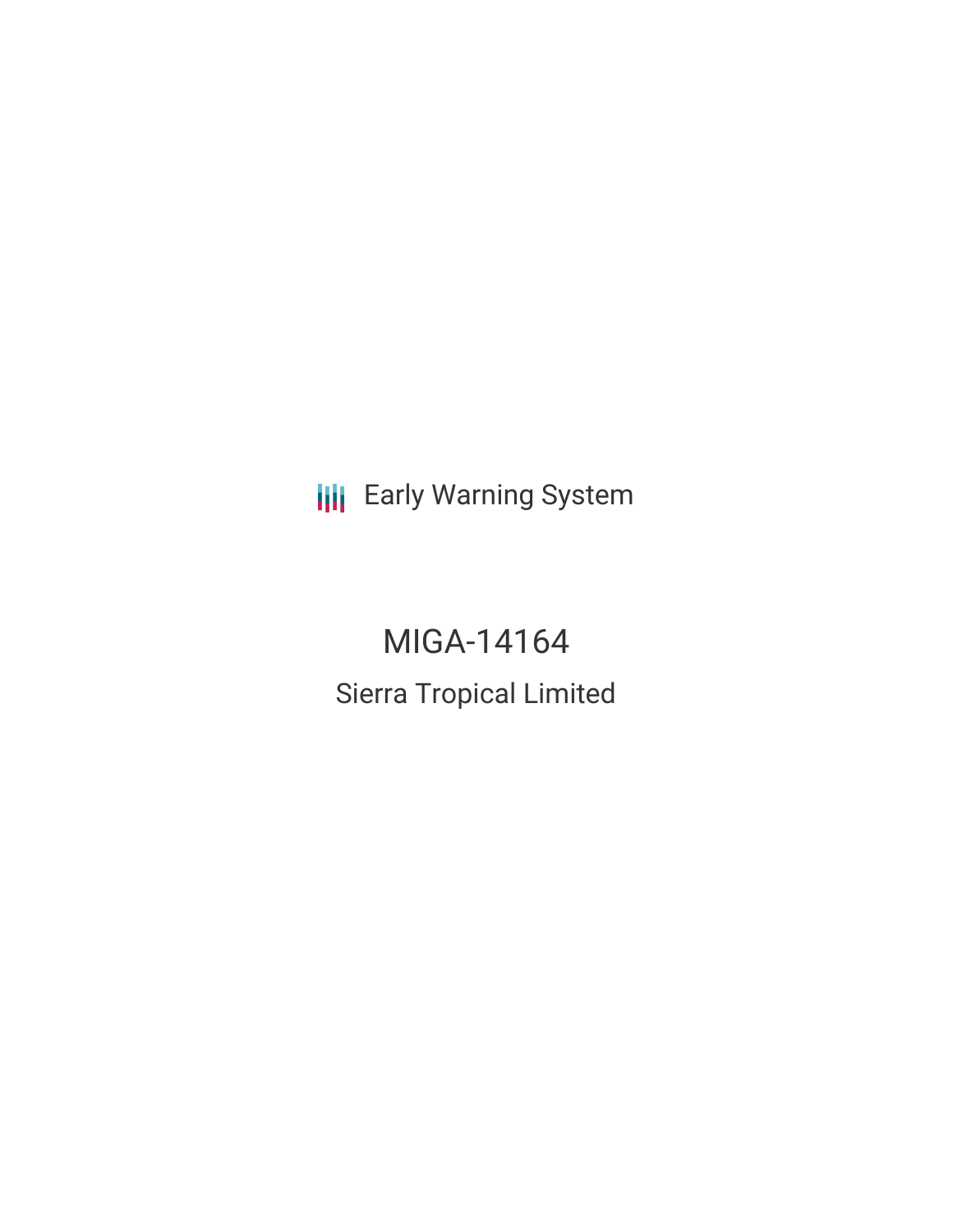

## **Quick Facts**

| <b>Countries</b>               | Sierra Leone                                    |
|--------------------------------|-------------------------------------------------|
| <b>Financial Institutions</b>  | Multilateral Investment Guarantee Agency (MIGA) |
| <b>Status</b>                  | Proposed                                        |
| <b>Bank Risk Rating</b>        | A                                               |
| <b>Voting Date</b>             | 2018-10-26                                      |
| <b>Borrower</b>                | Dole Asia Holdings Pte. Ltd.                    |
| <b>Sectors</b>                 | Agriculture and Forestry, Industry and Trade    |
| <b>Investment Type(s)</b>      | Guarantee                                       |
| <b>Investment Amount (USD)</b> | \$37.00 million                                 |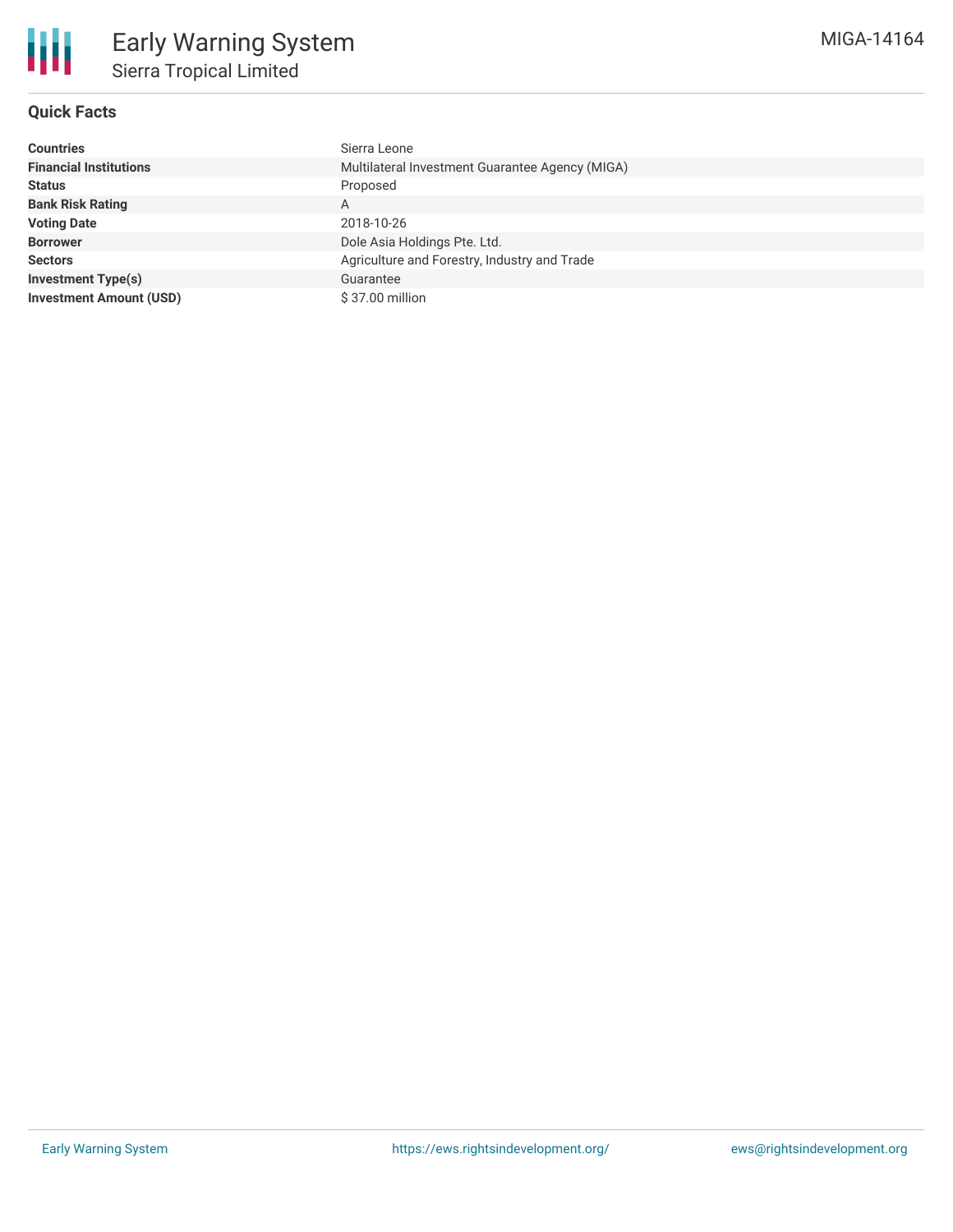

### **Project Description**

According to bank documents, the Project consists of the development of a greenfield agro-industrial operation that will cultivate, harvest and process pineapple for export to throughout the world. The Project has identified potential leasable land in Lugbu Chiefdom, Bo District, for development. Part of this area has already been leased and the remaining area will be leased before the Project moves into commercial planting. Once additional nurseries are launched and the required seeds are produced, commercial planting will begin. Thereafter, commercial harvesting, along with the establishment of a fruit processing facility will commence.

The Project is a Category A under MIGA's Policy on Environmental and Social Sustainability (2013) mainly due to the significant adverse E&S risks impacts that may be diverse and irreversible, which include the contextual risk of the project, the size of land-take and the sector (agri-business). Key environmental and social issues include land acquisition and economic displacement; use and management of pesticides and fertilizers; soil conservation and management; water management; impact on cultural heritage (sacred groves); waste management; occupational health and safety issues during crop production; and risks related to food and beverage processing.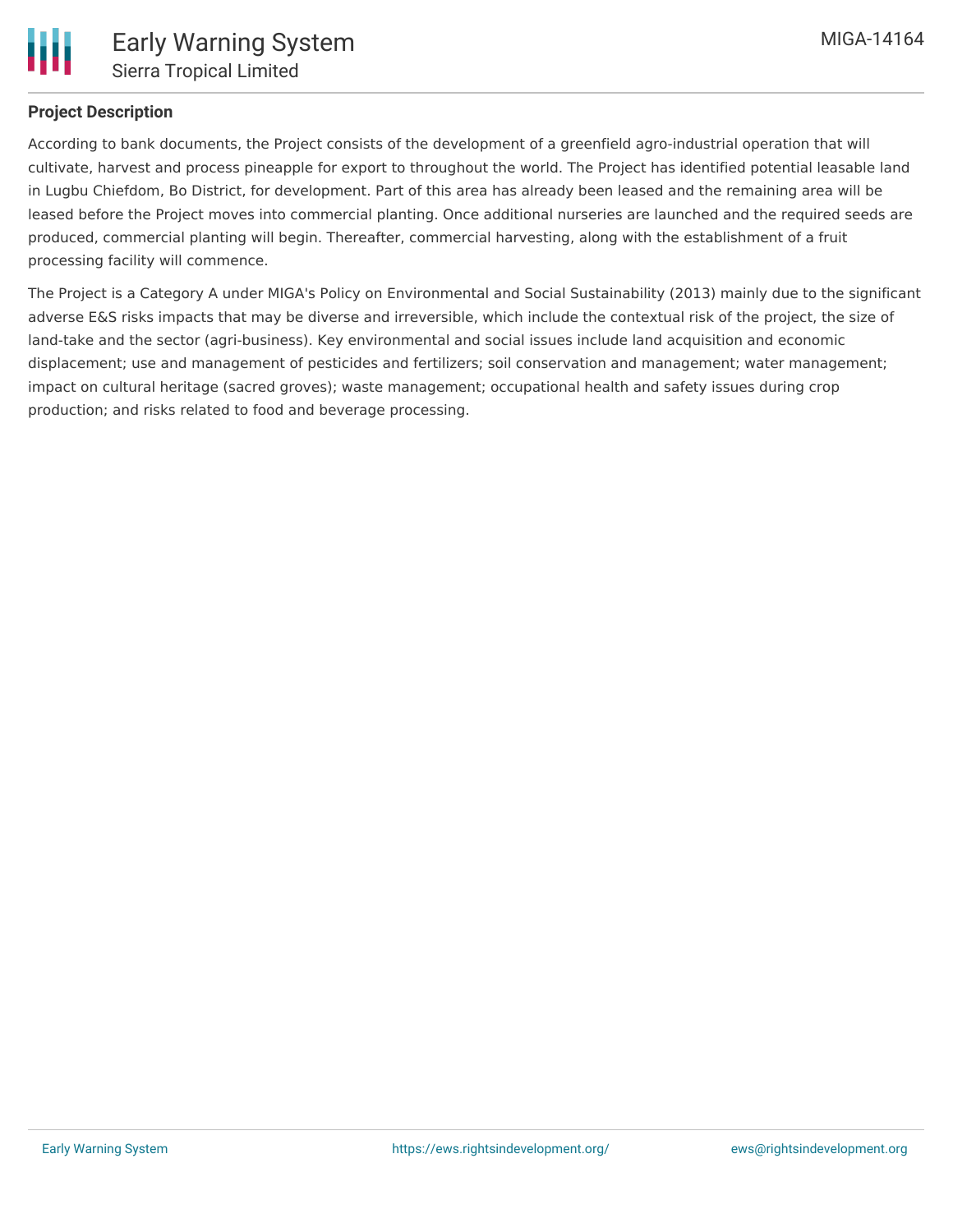### **Investment Description**

Ш

Multilateral Investment Guarantee Agency (MIGA)

Dole Asia has applied for MIGA guarantees covering up to US\$37 million of equity and shareholder loans investments into the project. The guarantees will have a term of up to 15 years, providing coverage against the risk of expropriation.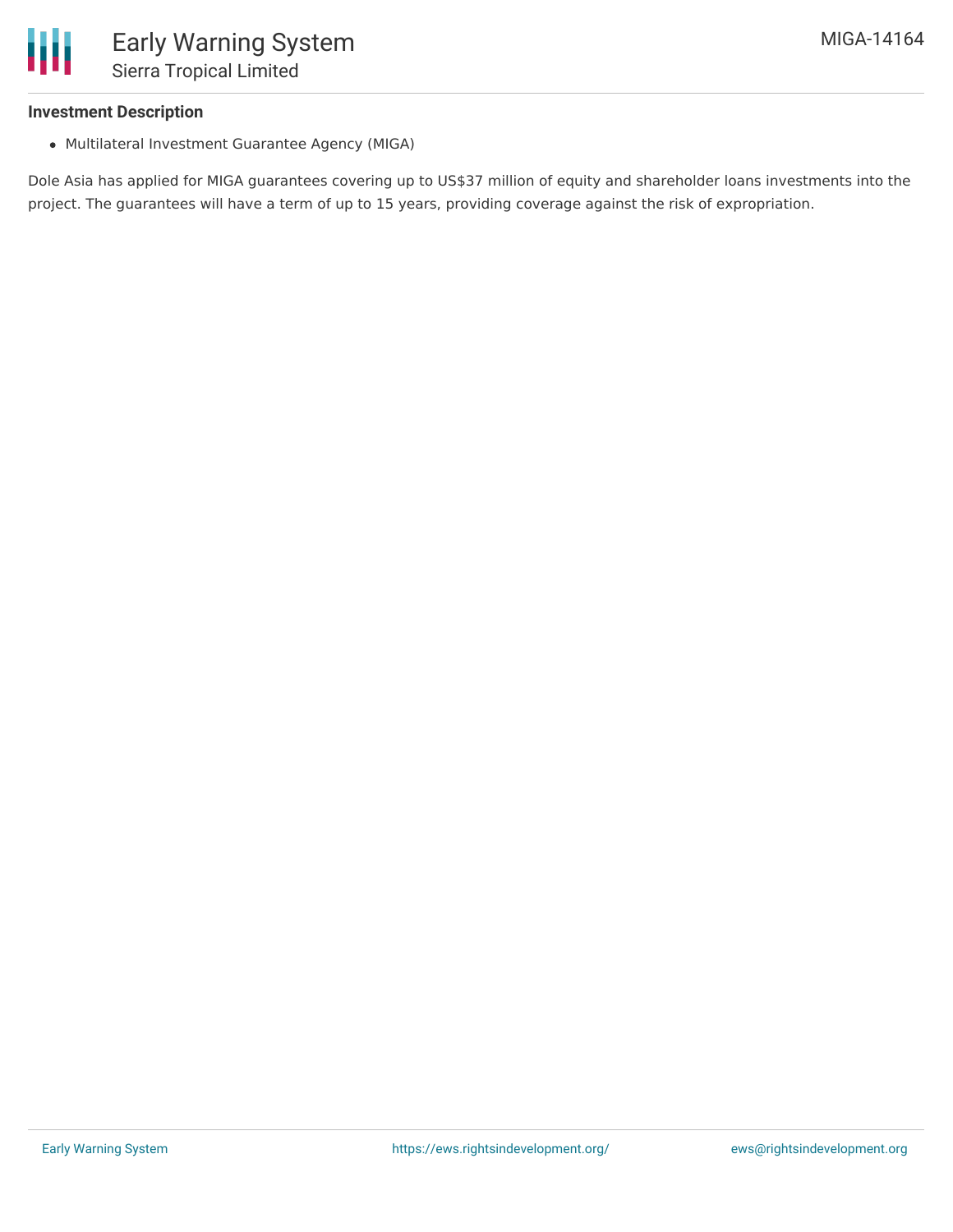

# Early Warning System Sierra Tropical Limited

| <b>Private Actor 1</b> | <b>Private Actor</b><br>1 Role | <b>Private Actor</b><br>1 Sector | <b>Relation</b>          | <b>Private Actor 2</b>       | <b>Private Actor</b><br>2 Role | <b>Private Actor</b><br>2 Sector |
|------------------------|--------------------------------|----------------------------------|--------------------------|------------------------------|--------------------------------|----------------------------------|
|                        |                                | $\overline{\phantom{0}}$         | $\overline{\phantom{0}}$ | CEMMATS Group Ltd.           | Contractor                     | $\overline{\phantom{a}}$         |
|                        |                                | $\sim$                           | $\overline{\phantom{a}}$ | Dole Asia Holdings Pte. Ltd. | Investor                       |                                  |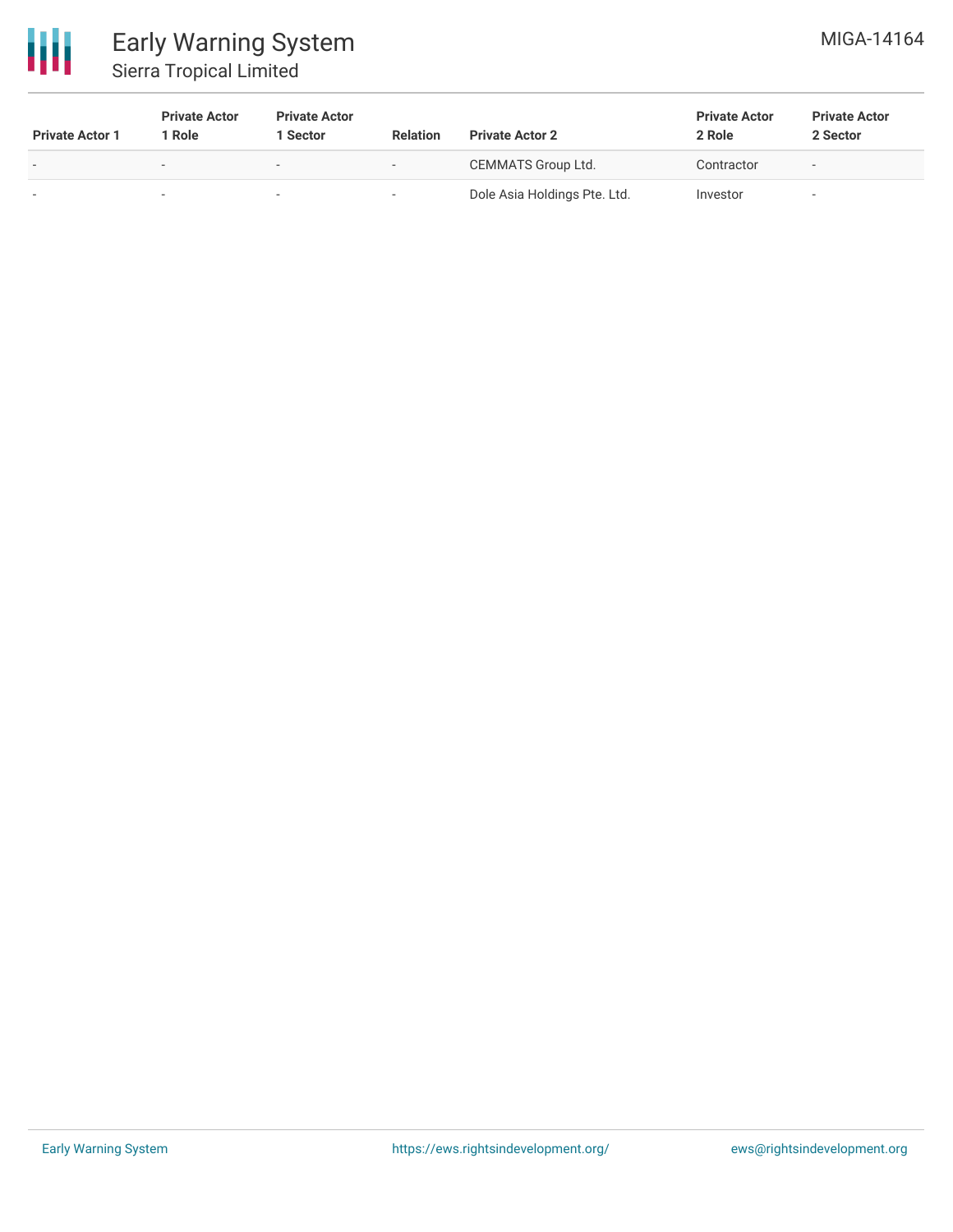### **Contact Information**

\*Contact information not provided at the time of disclosure\*

### **ACCOUNTABILITY MECHANISM OF MIGA**

The Compliance Advisor Ombudsman (CAO) is the independent complaint mechanism and fact-finding body for people who believe they are likely to be, or have been, adversely affected by an IFC or MIGA- financed project. If you submit a complaint to the CAO, they may assist you in resolving a dispute with the company and/or investigate to assess whether the IFC is following its own policies and procedures for preventing harm to people or the environment. If you want to submit a complaint electronically, you can email the CAO at CAO@worldbankgroup.org. You can learn more about the CAO and how to file a complaint at http://www.cao-ombudsman.org/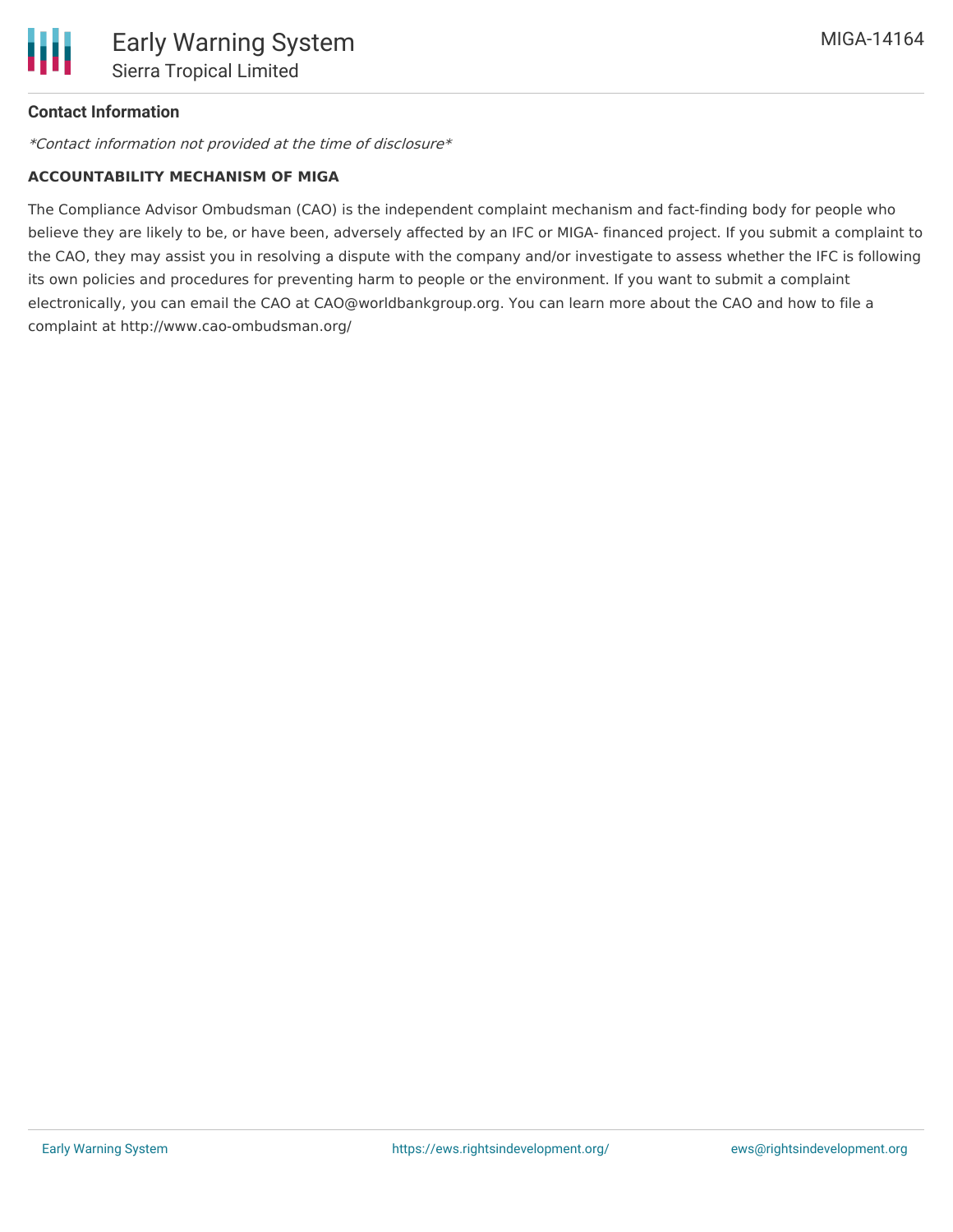## **Bank Documents**

- CEMMATS Group Ltd, [Environmental](http://www.miga.org/sites/default/files/2018/STL_ESIA-Final_Draft_Report_6-25.pdf) and Social Impact Assessment (ESIA) Study for Sierra Tropical Ltd's
- CEMMATS Group Ltd, [Environmental](http://www.miga.org/sites/default/files/2018/STL_ESIA-Final_Draft_Report_6-25.pdf) and Social Impact Assessment (ESIA) Study for Sierra Tropical Ltd's
- CEMMATS Group Ltd, ESIA Report for STL [Agricultural](https://www.miga.org/Documents/SPGDisclosures/STL ESMP  Final Draft Report- 6-26.pdf) Project in Lugbu Chiefdom, Bo District: Environm
- CEMMATS Group Ltd, ESIA Report for STL [Agricultural](https://www.miga.org/Documents/SPGDisclosures/STL ESMP  Final Draft Report- 6-26.pdf) Project in Lugbu Chiefdom, Bo District: Environm
- [Environmental](https://www.miga.org/Documents/SPGDisclosures/Final Sierra Tropical Ltd ESAP 08.01.2018.pdf) and Social Action Plan (ESAP) Sierra Leone: Sierra Tropical Limited, August 01, 2018.
- [Environmental](https://www.miga.org/Documents/SPGDisclosures/Final Sierra Tropical Ltd ESAP 08.01.2018.pdf) and Social Action Plan (ESAP) Sierra Leone: Sierra Tropical Limited, August 01, 2018.